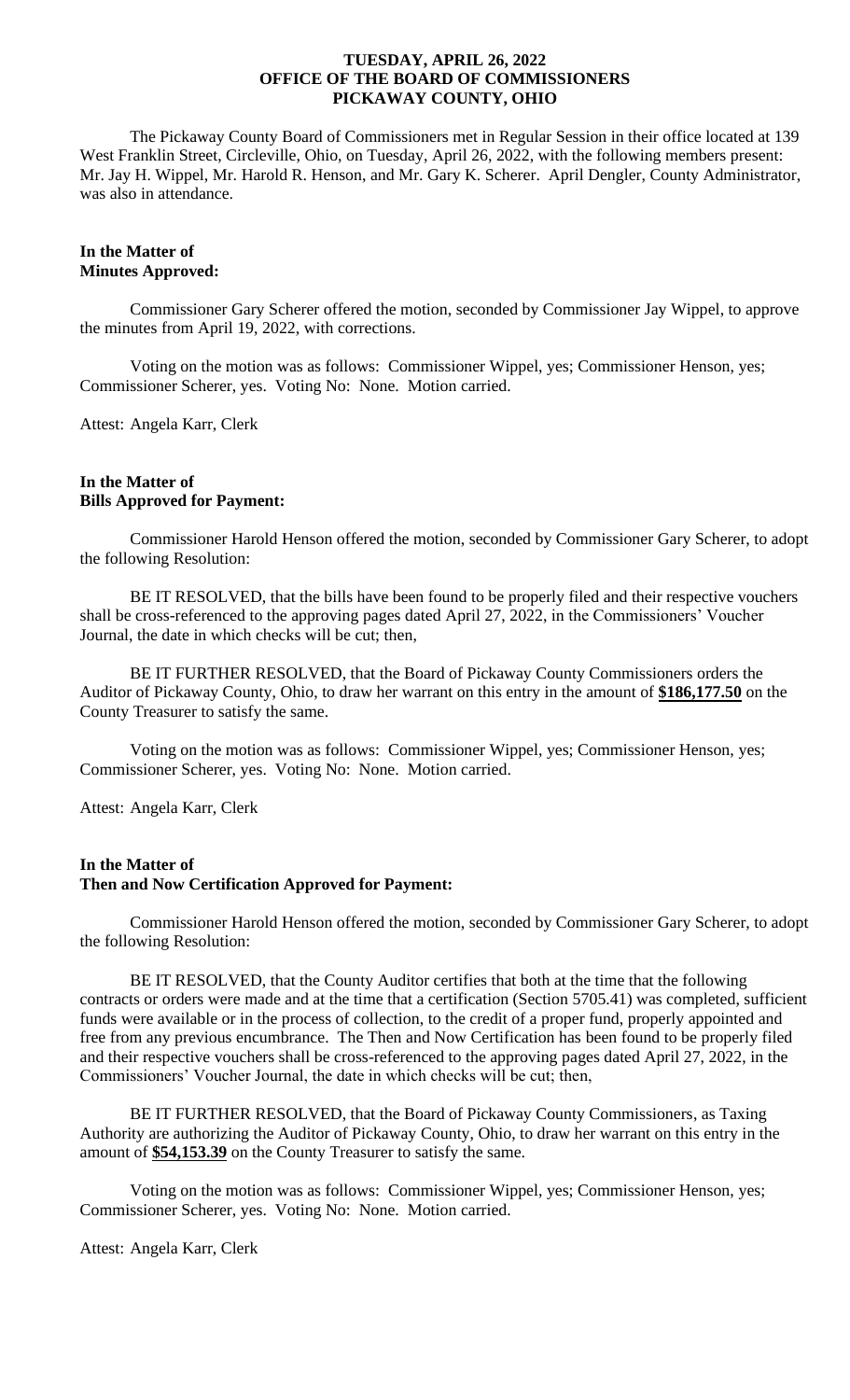## **In the Matter of**

# **Transfer and Reappropriations Approved:**

Commissioner Harold Henson offered the motion, seconded by Commissioner Gary Scherer, to approve the following requests for TRANSFER AND REAPPROPRIATION:

# **\$34,223.00 – 202.3011.5401 – Motor Vehicle Permissive Contract Services – Engineer TO**

# **202.3012.5401 – Motor Vehicle Permissive Contract Services On Behalf - Engineer**

Voting on the motion was as follows: Commissioner Wippel, yes; Commissioner Henson, yes; Commissioner Scherer, yes. Voting No: None. Motion carried.

Attest: Angela Karr, Clerk

# **In the Matter of Report Provided by Marc Rogols:**

The following is a summary of the report provided by Marc Rogols, County Administrator:

- There were no BWC claims, and one unemployment claims filed for the week. The claimwas a fraudulent claim file on a JFS employee that has continually been employed and worked since 2015. All fraudulent reports filed, and Joy Ewing is aware.
- Current auctions on Govdeals are a 2002 Gradall 3200 Excavator for the Highway Garage. The reserve is set at \$23,000 (trade-in amount). Development Disabilities table and chair set sold yesterday for \$25.
- Building Department meeting is scheduled for Friday with Kelly and Candy to go over the  $1<sup>st</sup>$  quarter township payments.
- Wilson Partners has obtained updated claims data to finalize rates and has also met with CEBCO. Process continuing. Mr. Rogols met with Wilson Partners last Thursday to present scope of work for transition.
- Mr. Rogols met with Adena representative last Friday to discuss the Highway Garage biometric screenings approximately the 3<sup>rd</sup> weeks of June. The Mamobus is scheduled for June 20, 2022. The onsite biometric screening was at JFS last Thursday and 60 employees attended.
- Mr. Rogols reported that one new hire packet was sent out. Twenty-22 have been handed out year -todate. The Accounts Payable/ Administrative Assistant and Maintenance position is posted on the county website and one interview each is pending. Part-time Custodial position is still posted with no applications received.
- Mr. Rogols received a resignation letter from Darrin Flick. Mr. Flick will no longer be working for pay and will be going to volunteer from this point on.

# **In the Matter of IT Department Report:**

The following is a summary of the report provided by Robert Adkins, Pickaway County IT Department Director:

- Continue pushing Spectrum to port phones for Garage and for Dog Shelter
- The Access Server has been successfully rebuilt as a virtual server.
- Sheriff's Office Wireless with Active Directory Authentication
- Working on a Vulnerability Management implementation for Board of Elections requested by Sheriff's **Office**
- Sheriff's Office Migration going well
- Sheriff's Office vehicle tracking Verizon presentation expecting a proposal from Verizon
- Sheriff's Office move to Verizon from AT&T finished
- Veeam Licensing
- Desktop Deployments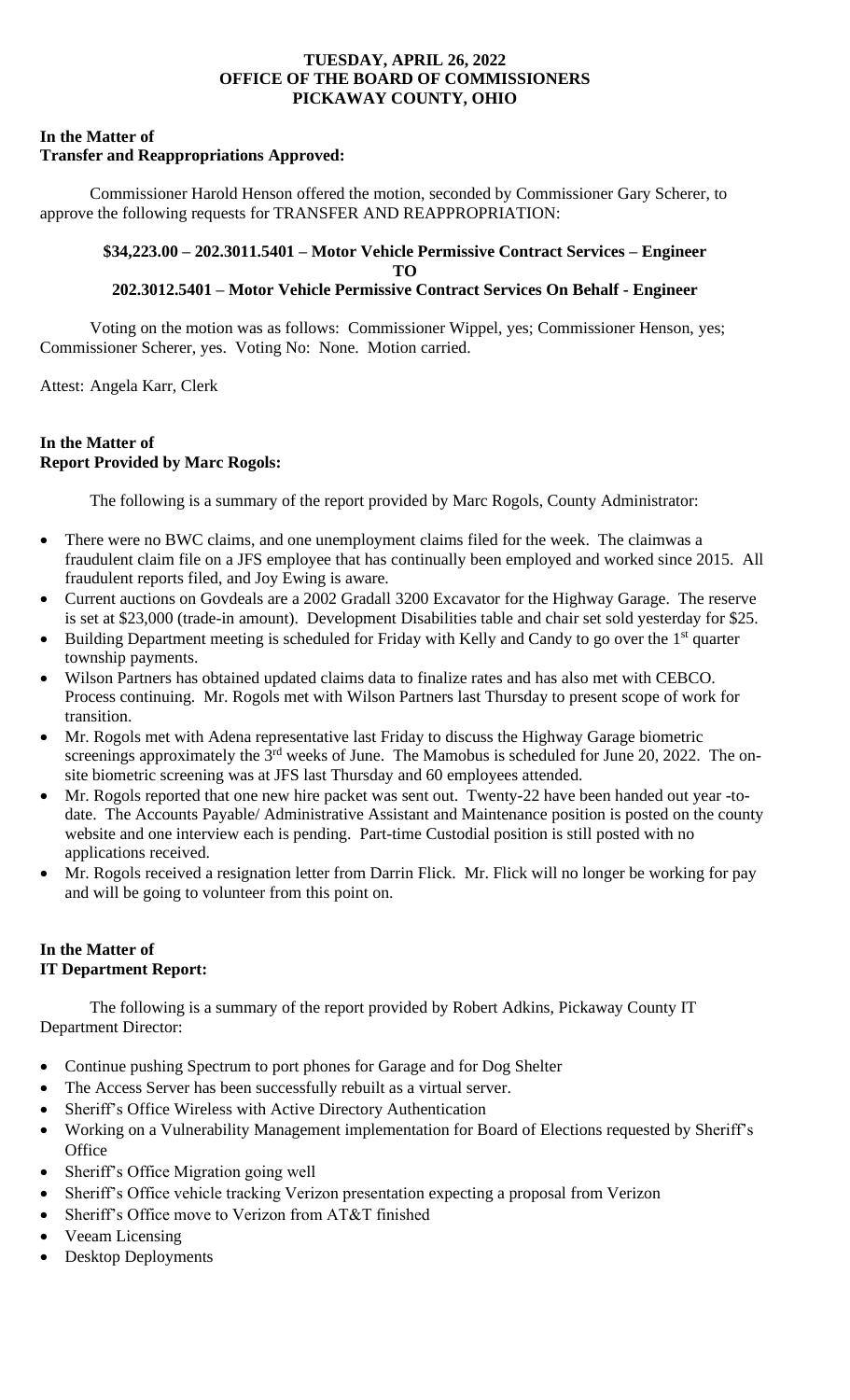## **In the Matter of Dog Shelter Report:**

- Mr. Custer is waiting for the completion of the pavilion by Pine Valley. This will increase the number of outdoor kennels. They have had an organization that may be able to held fund some new additional kennels. Mr. Custer is awaiting blueprints from Pine Valley to figure the layout of the kennels.
- Teays Valley students came to the kennel and helped with cleaning of the facility.
- This Saturday the YMCA is holding a Kids Health Fair and the shelter will be present with dogs. Mr. Custer is going to utilize every event they can to present dogs available for adoption.

# **In the Matter of Maintenance Department Report:**

The following is a summary of the report provided by Jon Brown, Maintenance Supervisor:

- Mr. Brown discussed options for the front courthouse doors.
- The quote for the steel door on the west side of EMA.
- Service Center exterior lights, they found a short of the flag light and has been repaired. Demo took place over the weekend and have two more weekends to finish up.
- The EOC roof was started this morning of placing the metal up to match the Service Center.
- The Building Department deck project has changed the completion date to reflect WDC Group's completion date. There were five contracts that attended the pre-bid meeting.
- The tuck pointing for the Engineer's Office and Courthouse will have to be postponed a year due to the company has their entire crew in Alaska working. They may be able to make repairs to the hazards that need addressed immediately.
- Judge Harsha has asked Mr. Brown about space in the courthouse and Mr. Brown has referred her to the Commissioners.

## **In the Matter of Report Provided by Gary Cameron:**

The following is a summary of the report provided by Gary Cameron, EMA Director.

- This week the Mr. Cameron will attend Meeting with Millennium Trailers proposed Mobile Command Trailer, Ross County Full Scale Disaster Exercise, Planning meeting for Pickaway County pipeline disaster exercise and Ohio EMA spring conference – virtual.
- General Information
	- o COVID admissions in Central Ohio area are changed; low but an increasing number of admissions due to subvariants.
	- o County Fire Chiefs have been asked to participate in Solar Farm Safety workshops as promoted by solar energy companies. Further discussions have led to a vote in opposition of the installation of solar farms while the perceived threats remain and there is no increase in capacity to respond to solar energy emergencies.
	- o Continued reports of cyber-crime/hacking forwarded to IT
	- o Seeking to remove radio equipment from the old jail location and dispose of properly
	- o Programming Sheriff's Office radios
- EMA Projects
	- o Continuing development of a full-scale preparedness drill at Deer Creek State Park in August. Event is hosted by Enterprise Products.
	- o Effort underway to identify first responders in need of ICS/NIMS training as required by FEMA standards. Sense of urgency due to the upcoming disaster exercises.
	- o EMA inventory audit slow progress. Focusing on available PPE and need for rapid deployment kits.
	- o Continuing development of the Community Emergency Response Team -training and background checks scheduled for May
	- o WLOH antenna to be installed at the gun club tower May 9-11
- Issues requiring Commissioners Support/Notification:
	- o NIMS training available to County Executives.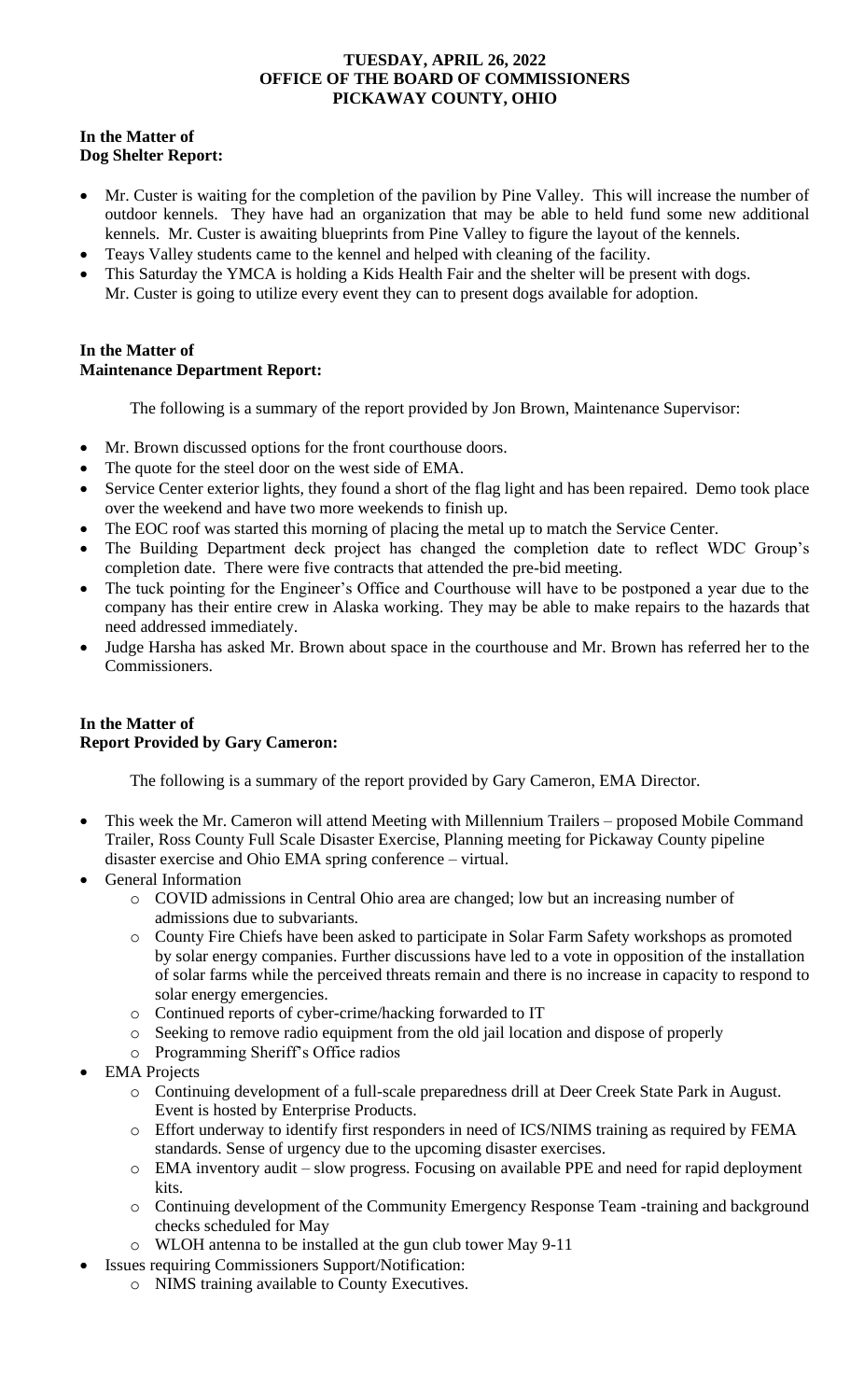# **In the Matter of Report Provided by Tim McGinnis:**

The following is a summary of the report provided by Tim McGinnis, Planning and Development:

- **Planning Commission:** 
	- o Special meeting today to consider Pumpkin Run II final plat. All departments
- **Outstanding Plats:**
	- o Pumpkin Run II
- **Lot Splits:**
	- o Approved 5 lot splits in the last week, 10 open applications currently.
- **CDBG:** 
	- o 2018 Allocation Grant Audit with the State due in 3 weeks.
- Production Plus Tax Abatement: Process requires Ashville to approve the abatement itself, followed by the Board of Commissioners review and execution.

## **In the Matter of Report Provided by Sheriff Hafey:**

The following is a summary of the report provided by Sheriff Hafey, Pickaway County Sheriff.

• Sheriff Hafey reported that the LEPC exercise went well. Drug Take Back Day is this Saturday.

#### **In the Matter of Executive Session:**

At 10:08 a.m., Commissioner Gary Scherer offered the motion, seconded by Commissioner Harold Henson, to enter into Executive Session pursuant to ORC §121.22 (G) (4) to discuss collective bargaining matters pertaining to the Pickaway County Sheriff's Office employees, with April Dengler, County Administrator in attendance.

Roll call vote on the motion was as follows: Commissioner Wippel, yes; Commissioner Henson, yes; Commissioner Scherer, yes. Voting No: None. Motion carried.

Attest: Angela Karr, Clerk

At 10:30 a.m., the Commissioners exited Executive Session and Commissioner Harold Henson offered the motion, seconded by Commissioner Gary Scherer, to resume Regular Session.

Roll call vote on the motion was as follows: Commissioner Wippel, yes; Commissioner Henson, yes; Commissioner Scherer, yes. Voting No: None. Motion carried.

Attest: Angela Karr, Clerk

No action taken.

**In the Matter of Bid Opening Conducted for DAR-T163-0.05 653139 Prestressed Box Beams Project for County Engineer's Department:**

A bid opening was conducted for DAR-T163-0.05 653139 Prestressed Box Beams Project for the Pickaway County Engineering Department with Chris Mullins, County Engineer, Anthony Neff, Deputy County Engineer and Marcus Cradlebaugh, Engineer's Inspector were in attendance. The estimate for the project is \$71,987.70. Bids were submitted electronically through Bid Express.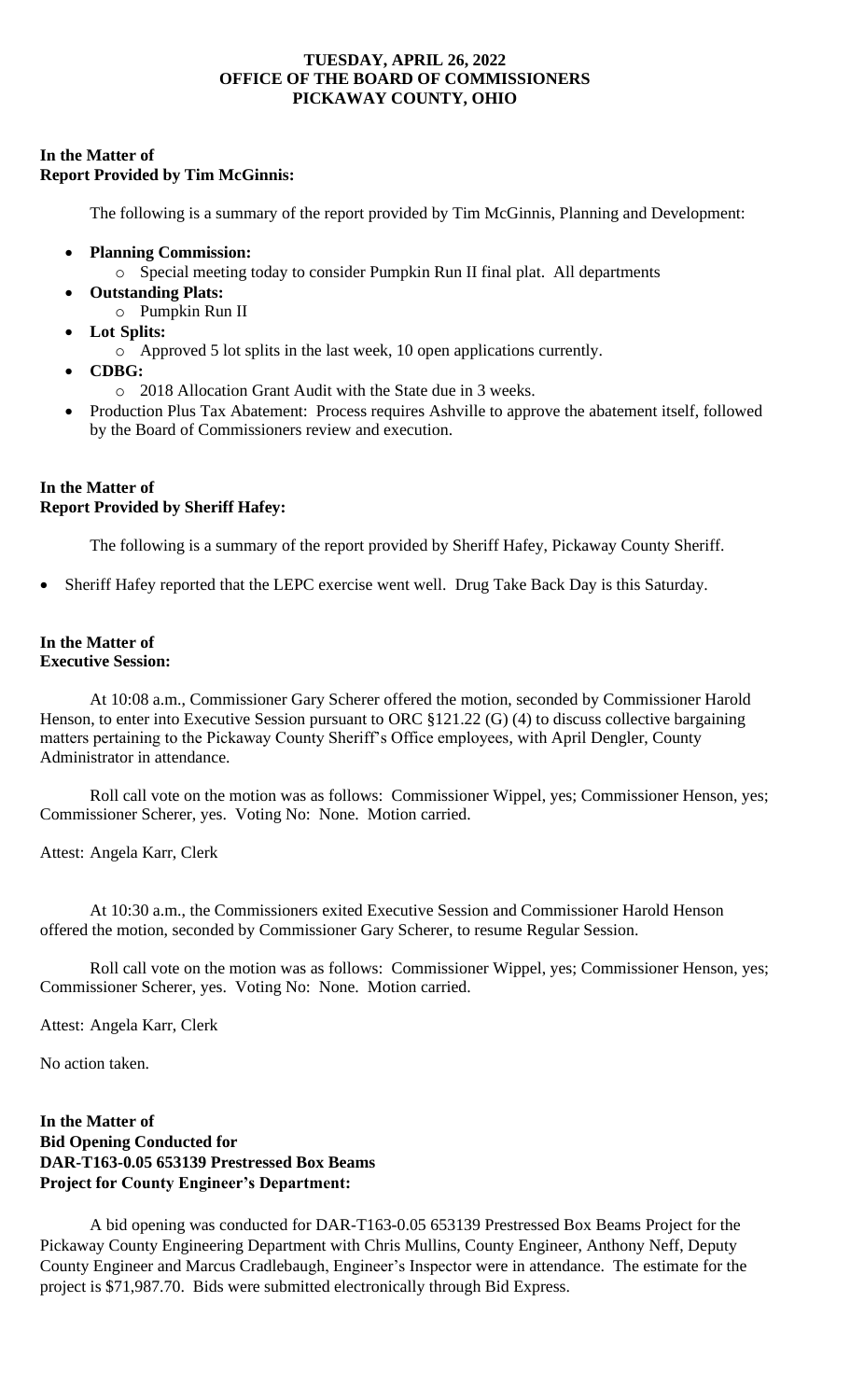**The Crawford Construction Company, Inc. The Righter Company, Inc**

Galion, OH 44833 \$71,225.00 \$69,100.00

782 Charles Street 2424 Harrison Road P.O. Box 148 Columbus, OH 43204

The bids were turned over to Mr. Mullins and Mr. Neff for review and contact award recommendation.

#### **In the Matter of Bid Opening 2022 Pickaway County & Township Resurfacing Project:**

The Commissioners conducted a bid opening for the project referred to as 2022 Pickaway County and Township Resurfacing Project for the Pickaway County Engineer Department was held April 26, 2022 at 11:01 a.m.. Chris Mullins, County Engineer and Anthony Neff, Deputy County Engineer and Marcus Cradlebaugh, Engineer's Inspector were in attendance. Bids were submitted electronically through Bid Express.

**BID A** -Engineer's Estimate: \$1,295,786.35

The following bids were received and read aloud:

| $\bullet$ | <b>Kokosing Construction</b>       | \$1,115,986.32 |
|-----------|------------------------------------|----------------|
|           | Westerville, Ohio 43081            |                |
| $\bullet$ | Cox Paving                         | \$1,274,647.70 |
|           | Washington Court House, Ohio 43160 |                |
| $\bullet$ | The Shelly Company                 | \$1,166,765.05 |
|           | Thornville, Ohio 43076             |                |

## **BID B** -Engineer's Estimate: \$1,334,812.42

The following bids were received and read aloud:

| • Kokosing Construction | \$1,157,266.55 |
|-------------------------|----------------|
| Westerville, Ohio 43081 |                |
| • The Shelly Company    | \$1,206,729.45 |
| Thornville, Ohio 43076  |                |

## **BID C** -Engineer's Estimate: \$696,511.09

The following bids were received and read aloud:

• The Shelly Company \$642,521.68 Thornville, Ohio 43076

The bids were turned over to Mr. Mullins and Mr. Neff for their review and contract award recommendation.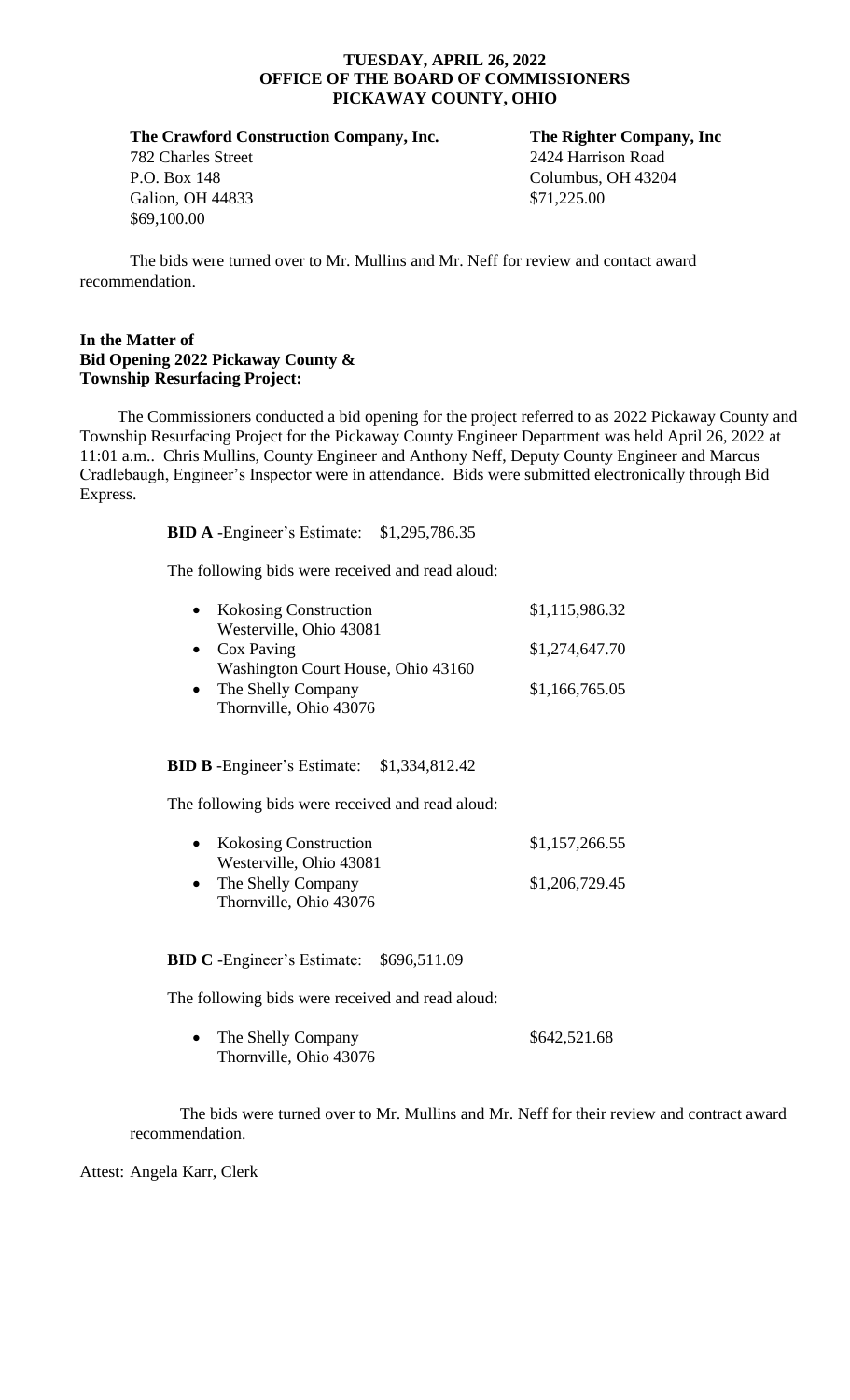## **In the Matter of Atlanta Solar Project in Pickaway County with Deercreek and Perry Township:**

Melissa Betz, Pickaway County Auditor, started with explaining the process of distributions of a PILOT (payment in lieu of taxes). The company starts paying taxes once the project is completed. Mr. Betz explained the Brown County Solar Project and why they have not made a payment to their county yet. Brown County had not received a certification that the project was completed, but it was generating power. Commissioner Scherer discussed that he had asked how it was possible that they generate power and not send it to the grid, and it was explained to him that the power indeed was being sent to the grid but had not been certified complete. Cindy Miller asked the real estate is paid in arrears and they will not see a payment in lieu of taxes sheets she normally gets like the Metropolitan Housing. Mr. Betz explained why it is not on Williamsport millage. So, there will be a portioning sheet with a breakdown. It is Mrs. Millers understanding that it will be one to two years until Williamsport sees money. Sarah Moser explained that the first PILOT payment would come in 2025 because of being in arrears. Mr. Moser explained that if they do not meet their date there are significant penalties that they have to pay of around \$43,000 a day. Mrs. Betz addressed that it would have to be addressed if the property is being used as agricultural land and if it will be taxes as CAUV or real estate taxes. The payments may not be due at the same time as all other county real estate taxes.

Public Utilities must be reported to Ohio Department of Taxation, and it will have a bigger part than the PILOT Program payment. Mrs. Moser stated that they need to keep on the State of Ohio because the companies will not pay until they are required by the state. Mrs. Moser can forward the Certificate of Delivery once Savion receives it, so the County Auditor know the payment is coming to the County. Commissioner Wippel addressed that the Commissioners have addressed the value of PILOT versus non-PILOT and none of the companies have wanted to disclose that information. Mrs. Moser explained that it can be stacked with the Air Quality Control and treat is more like an abatement. The Commissioners did not want to make the discussion of who got what, so they did the PILOT with the Atlanta Solar Project for distribution to be fair. Mrs. Moser explained that there are concerns with non-pilot and schools losing their funding versus if there is a PILOT it does not register, and schools get to keep funding. Mrs. Betz explained that the PILOT does not come into consideration on any millage. The schools with the ROCKY Pipeline and greenhouse appeals will be dollars lost to Westfall Schools and this PILOT will a new form of dollars coming to the school. The Fire District is running a levy to build a new fire house and Mr. Metzger asked if any of their funds will be going to that levy and Mrs. Betz explained that this will go in as revenue and disbursed. Mrs. Betz explained that the payment will be received, just not as quickly as anticipated. Mrs. Moser explained that they are working out having a strip of land outside of the fencing farmed by the landowner to create a buffer but continue to lease. Re-appraisals are coming up in 2024 by the County. Fly over appraisals are taking place every two years and Mrs. Betz just received the contract for another 6 years of Pictometry.

#### ❖ **Attendees: Melissa Betz, Auditor, Randy Metzger, Trustee, Cindy Miller, Fiscal Specialist, Charlie Galloway, Trustee, Sarah Moser, Savion, Bill Keller, Trustee**

## **In the Matter of Out of County Travel Addendum Approved For Job & Family Services Employees:**

The Commissioners reviewed and signed the Out-of-County Travel Authorization for numerous Job & Family Services employees to attend various meetings, training sessions, and to conduct home visitations throughout the month of May 2022, at the total probable cost \$2,2,519.50. Commissioner Harold Henson offered the motion, seconded by Commissioner Gary Scherer, to approve the JFS Out-of-County Travel Authorization.

Voting on the motion was as follows: Commissioner Wippel, yes; Commissioner Henson, yes; Commissioner Scherer, yes. Voting No: None. Motion carried.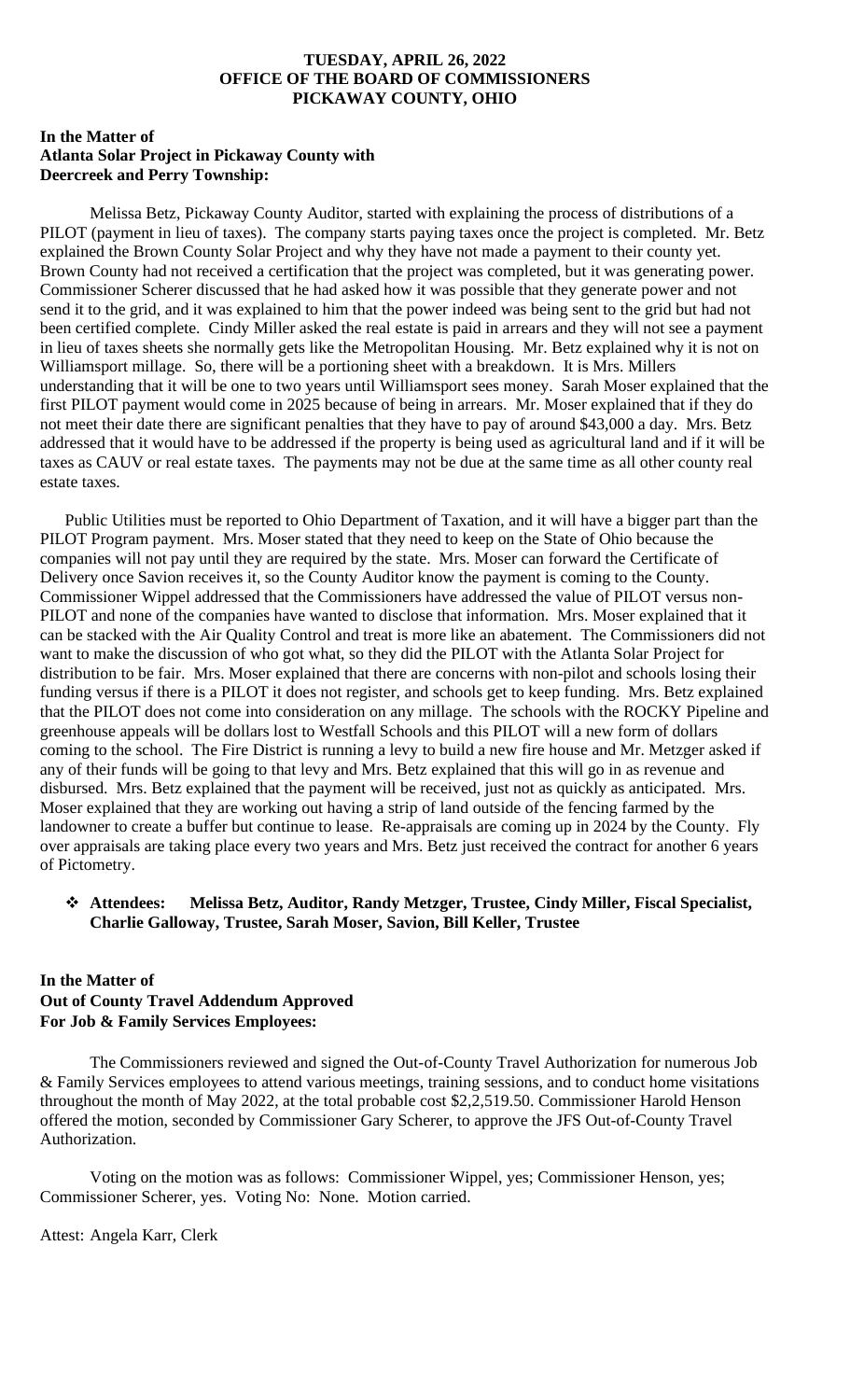## **In the Matter of County Administrator Report:**

The following is a summary of the report provided by April Dengler, County Administrator:

- Ms. Dengler provided a pay rate spreadsheet for the Sheriff's Office for review.
- Ms. Dengler prepared a press release for ARP subgrantee with Pickaway County Community Foundation.
- Ms. Dengler discussed Imagination Station funding. She will collect a list of other local matches.
- The pre-bid meeting was held for the Building Department Porch Project. Five attendees were present.
- The Chamber Dinner is scheduled for May  $19<sup>th</sup>$  at Heritage Hall and confirmed with the Commissioners to reserve a table.
- Ms. Dengler attended the Farm to Table meeting, and they have set aside 45 minutes for the inductee program. Chipmunk Solar donated \$15,000 to the event.
- Thad Boggs contacted Ms. Dengler regarding the sale of Airbase Road property for Teays Valley School District.
- Ms. Dengler will be filing the ARP report with Melissa Betz, Auditor, on Wednesday.

## **In the Matter of Architectural/Design/Planning Firms Selected Regarding Request for Qualifications Related to the Pickaway County Fairgrounds Revitalization Phase II Plan:**

The Commissioners reviewed submitted RFQ's for the Pickaway County Fairgrounds Revitalization Phase II Project. The following have been ranked by the commissioners as the top two firms, in compliance with the Ohio Revised Code, with which to implement discussions regarding the scope of planning services, terms/contract negotiations, and a timeline for the completion of a deliverable master plan:

> MS Consultants, Inc. Score 374 out of 400 for an average of 93.5% average 2221 Schrock Road Columbus, Ohio 43229 WDC Group Score 331 out of 400 for an average of 82.7%

23 S. Center Street Springfield, Ohio 45502

Following discussion regarding the matter, it was determined that a meeting will be scheduled with MS Consultants, Inc. as soon as possible. If an agreement is unable to be reached with the company, a meeting will be scheduled with the second ranked firm.

# **In the Matter of**

# **Developer's Agreement with D&E Properties of Laurelville, LLC With the Pickaway County Engineer for the Pumpkin Run II Project:**

Chris Mullins, County Engineer submitted a Developer's Agreement for the subdivision/ lot split of Pumpkin Run II with D&E Properties of Laurelville, LLC. The Developer has paid the Pickaway County Engineer the sum of \$560.00 to cover plan review costs as per current fee schedule and the Developer shall assume all costs in connection with the construction of the streets, storm sewers, public utilities, and appurtenance including engineering, testing, furnishings all labor, material and equipment, and the cost pf inspections. The Developer shall pay to the Pickaway County Engineer with signing of Agreement the sum of \$810.00, the minimum charge to cover the cost of inspection of the installation of the streets, storm sewers, detention basin and appurtenances. If the actual inspections cost exceeds the minimum, the developer will make additional payments to cover those actual costs incurred by the County prior to the approval of the public facilities by the Pickaway County Engineer.

Commissioner Harold Henson offered the motion, seconded by Commissioner Gary Scherer, to approve the Engineer's Developer's Agreement with D&E Properties of Laurelville LLC for the subdivision lot split know as Pumpkin Run II.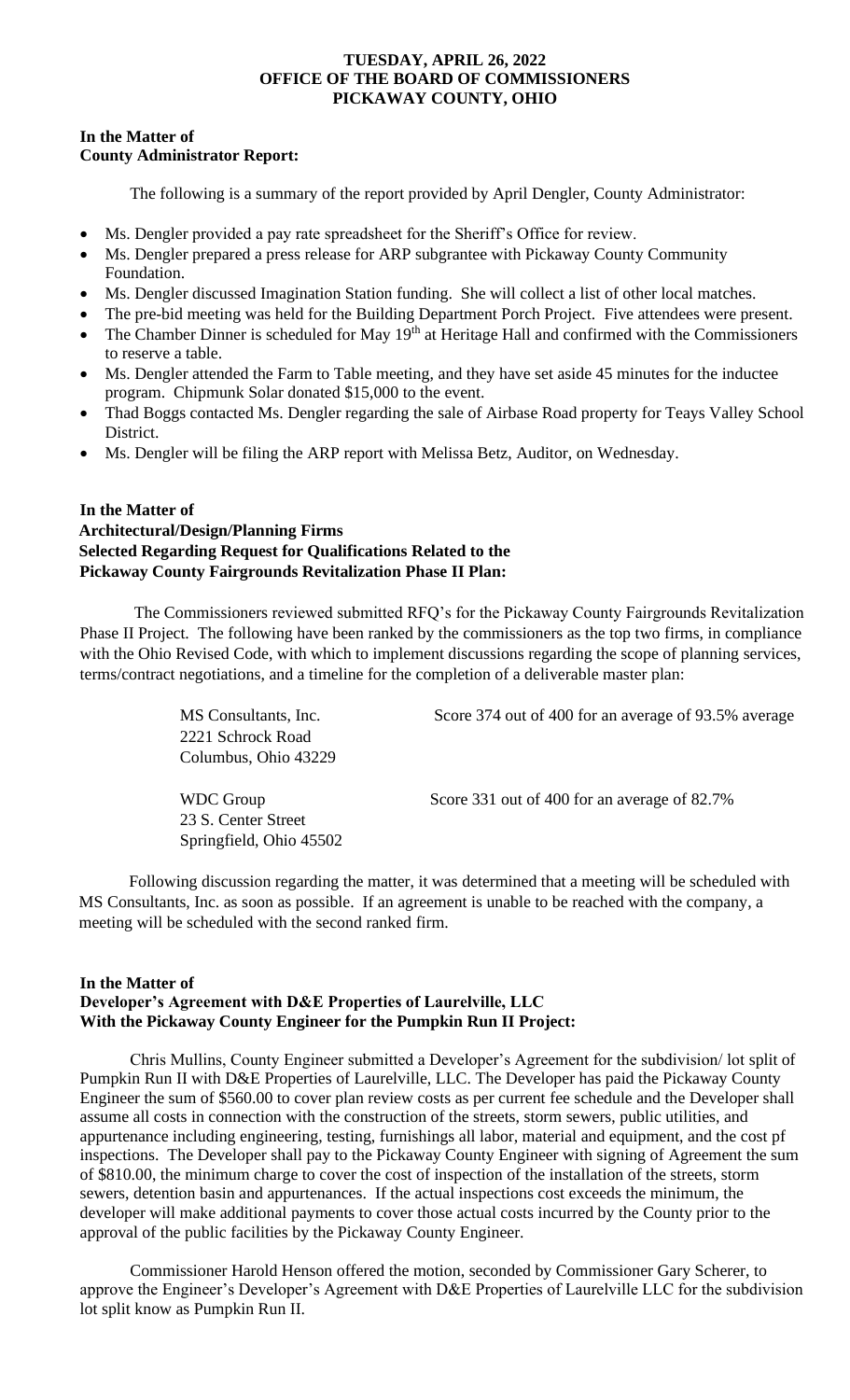Voting on the motion was as follows: Commissioner Wippel, yes; Commissioner Henson, yes; Commissioner Scherer, yes. Voting No: None. Motion carried.

Attest: Angela Karr, Clerk

# **In the Matter of Banking Institutions Submission For Purchase of Tractors and Mowers for the Pickaway County Engineering Department:**

On May 22, 2022, the commissioners approved the purchase of the following through STS Contract 800528 with the State of Ohio Department of Administrative Services Cooperative Purchase Program, minus a trade-in in the amount of \$112,500 for four Case Maxxum 110 tractors, leaving \$465,171.44 to finance over a 4-year period with annual payments with first payment due in 2023.

4 – John Deere 610 M Tractors at \$98,892.86 each for a total of \$395,571.44

4 – Tiger TSR-60C Rotary Mowers at \$29,165.00 each for a total of \$116,660

4 – Tiger TRF96-EXC-SS Flail Mowers at \$16,360.00 each for a total of \$65,440

The commissioners reviewed the three (3) responses received, with Pickaway County Banking Center, Circleville providing the lowest interest rate of 2.79%, with no loan origination fees.

At the conclusion of the review, Commissioner Henson offered the motion, seconded by Commissioner Gary Scherer, to adopt the following Resolution:

## **Resolution No.: PC-042622-35**

WHEREAS, on behalf of the Pickaway County Engineering Department, the Pickaway County Commissioners solicited local banks for an \$465,171.44 four (4)-year loan with four (4) annual payments for the purchase of 4 – John Deere 610 M Tractors at \$98,892.86 each (total of \$395,571.44), 4 – Tiger TSR-60C Rotary Mowers at \$29,165.00 each (total of \$116,660) and 4 – Tiger TRF96-EXC-SS Flail Mowers at \$16,360.00 each (total of \$65,440); and,

WHEREAS, The Pickaway County Banking Center of Circleville provided the lowest interest rate of 2.79% with no loan origination fees; then,

THEREFORE BE IT RESOLVED, that the Pickaway County Board of Commissioners hereby accepts the proposal from The Pickaway County Banking Center in Circleville for the above-mentioned loan amount, interest rate, and term.

Voting on the motion was as follows: Commissioner Wippel, yes; Commissioner Henson, yes; Commissioner Scherer, yes. Voting No: None. Motion carried.

Attest: Angela Karr, Clerk

**In the Matter of Health & Welfare Benefits Consulting and Management Services Scope of Work Proposal & Letter of Agreement With Wilson Partners:**

Marc Rogols, Deputy County Administrator, presented a contract with Wilson Partners to provide ongoing Health and Welfare Benefits Consulting and Management Services Scope of Work Proposal and Letter of Agreement. This will allow for Wilson Partners to provide Plan Management Services such as: Strategic Compliance Management Services, Communication Management Services, Health, Well-being and Engagement Management Services, Vendor Management Services, Reporting Management Services, Analytics Management Services, Benefit Administration Services and Employer HR Hub. Wilson Partners will be retained at the rate of \$50,000 annually for a three (3) year term. The Letter of Agreement shall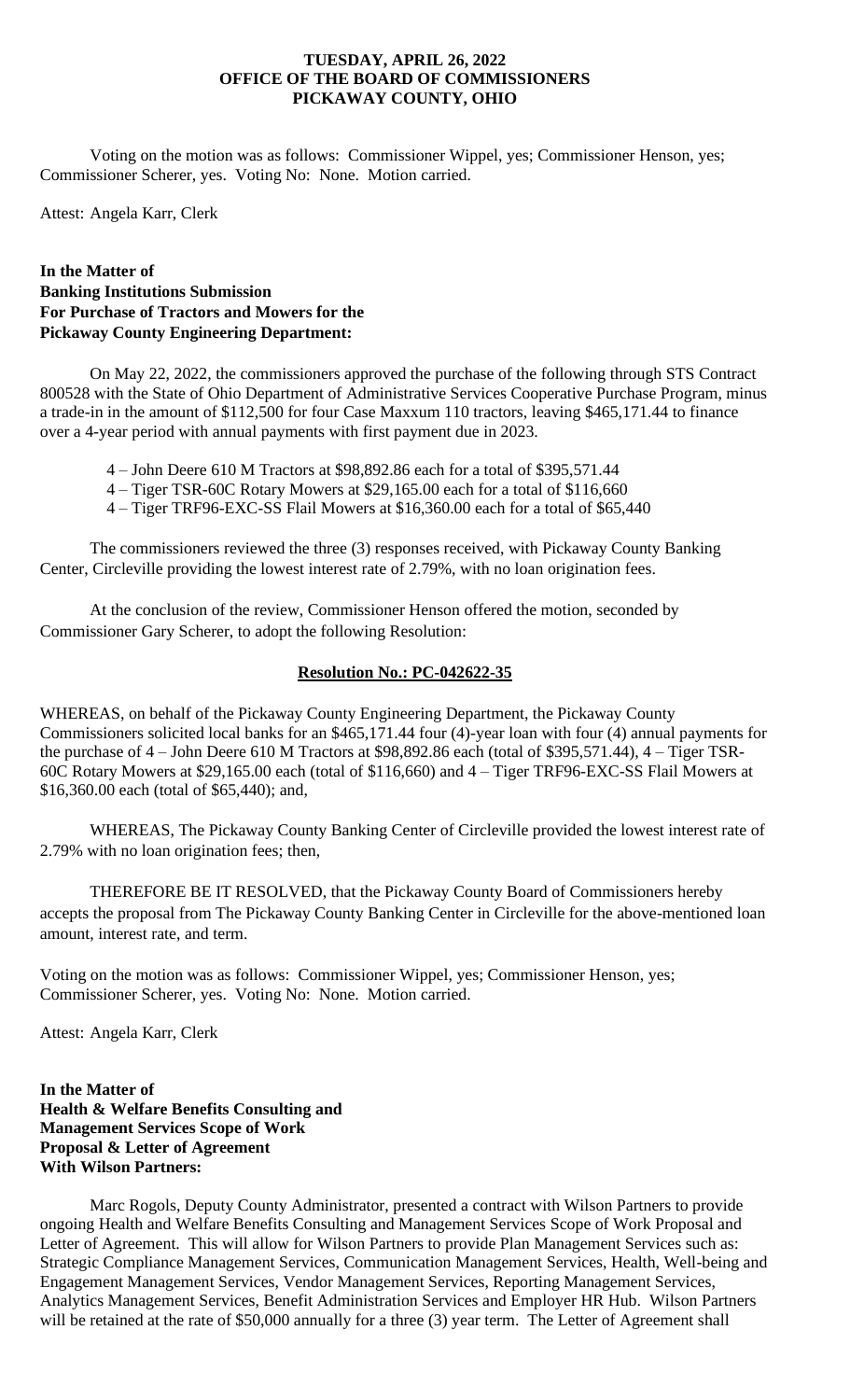remain in effect unless one party gives the other party thirty (30) days prior written notice of its intent to terminate this Letter of Agreement. Upon review Commissioner Gary Scherer offered the motion, seconded by Commissioner Harold Henson, to approve the Ongoing Health and Welfare Benefits Consulting and Management Services Scope of Work Proposal and Letter of Agreement.

Voting on the motion was as follows: Commissioner Wippel, yes; Commissioner Henson, yes; Commissioner Scherer, yes. Voting No: None. Motion carried.

Attest: Angela Karr, Clerk

#### **In the Matter of Atlanta Solar Project Road Use Maintenance Agreement with Pickaway County Engineer:**

Sarah Moser, Savion, Chris Mullins, County Engineer, Randy Metzger, Deercreek Township Trustees, Paul Briggs and Kyle Miller, Dominion Energy met with the Commissioners to discuss the Road Use Maintenance Agreement for the Atlanta Solar Project. Deercreek Township passed Resolution No. 2022-5-2022 last night for the RUMA and Perry Township passed Resolution No. 04-25-2022 Authorizing their township trustees to enter into a Roadway Use and Maintenance Agreement with the Pickaway County Board of Commissioners and Atlanta Farms Solar Project, LLC. The RUMA has been modified with correction per the County Engineer's request from their last meeting. Mr. Briggs requested that if there are any problems that he be contacted immediately so that they can resolve any issues or concerns with the project. Dominion Energy will be able to hold their closing to purchase the project from Savion soon.

At the conclusion of the review, Commissioner Gary Scherer offered the motion, seconded by Commissioner Harold Henson, to adopt the following Resolution:

#### **Resolution No.: PC-042622-36**

## **ROADWAY USE AND MAINTENANCE AGREEMENT FOR ATLANTA FARMS SOLAR PROJECT**

**THIS AGREEMENT** is entered into at Circleville, Ohio, by and between the Board of Commissioners, Pickaway County, Ohio, a political subdivision ("County"), whose mailing address is 139 West Franklin Street, Circleville, Ohio 43113, the board of Trustees of Perry Township, Pickaway County, Ohio, a political subdivision, whose mailing address is P.O. Box 327, New Holland, Ohio 43145, the board of Trustees of Deercreek Township, Pickaway County, Ohio, a political subdivision, whose mailing address is 9980 US Rte. 22, P.O. Box 114, Williamsport, OH 43164, (hereafter collectively referred to as "Authority"), and Atlanta Farms Solar Project, LLC, whose address is 422 Admiral Blvd, Kansas City, Missouri 64106 (hereafter "Operator"), and shall be as follows:

## **RECITALS**

**WHEREAS**, Authority has control of the county and township roads within Perry Township and Deercreek Township, Pickaway County, Ohio and is required by law to keep such roads in good repair; and

**WHEREAS**, Operator intends to develop and operate the Atlanta Farms Solar Project, including the solar generating equipment, facilities, and construction equipment necessary for the construction and operation of the solar power generating facility (hereafter collectively referred to as ("Project"); and

**WHEREAS**, Operator intends to commence use of various miles of County and Township Roads, as found on the attached map, marked Exhibit A, and incorporated herein by reference, for the purpose of ingress to and egress from the Project to bring in certain materials and equipment through vehicles as outlined in Exhibit B in preparation for alternate access which will allow the Project to avoid use of County and Township Roads during actual Project construction (hereinafter referred to collectively as "Pre-Construction Activity"); and

**WHEREAS**, Authority and Operator desire to enter into an agreement, providing for the repair and maintenance of said roads and bridges thereon as a result of such Pre-Construction Activity; and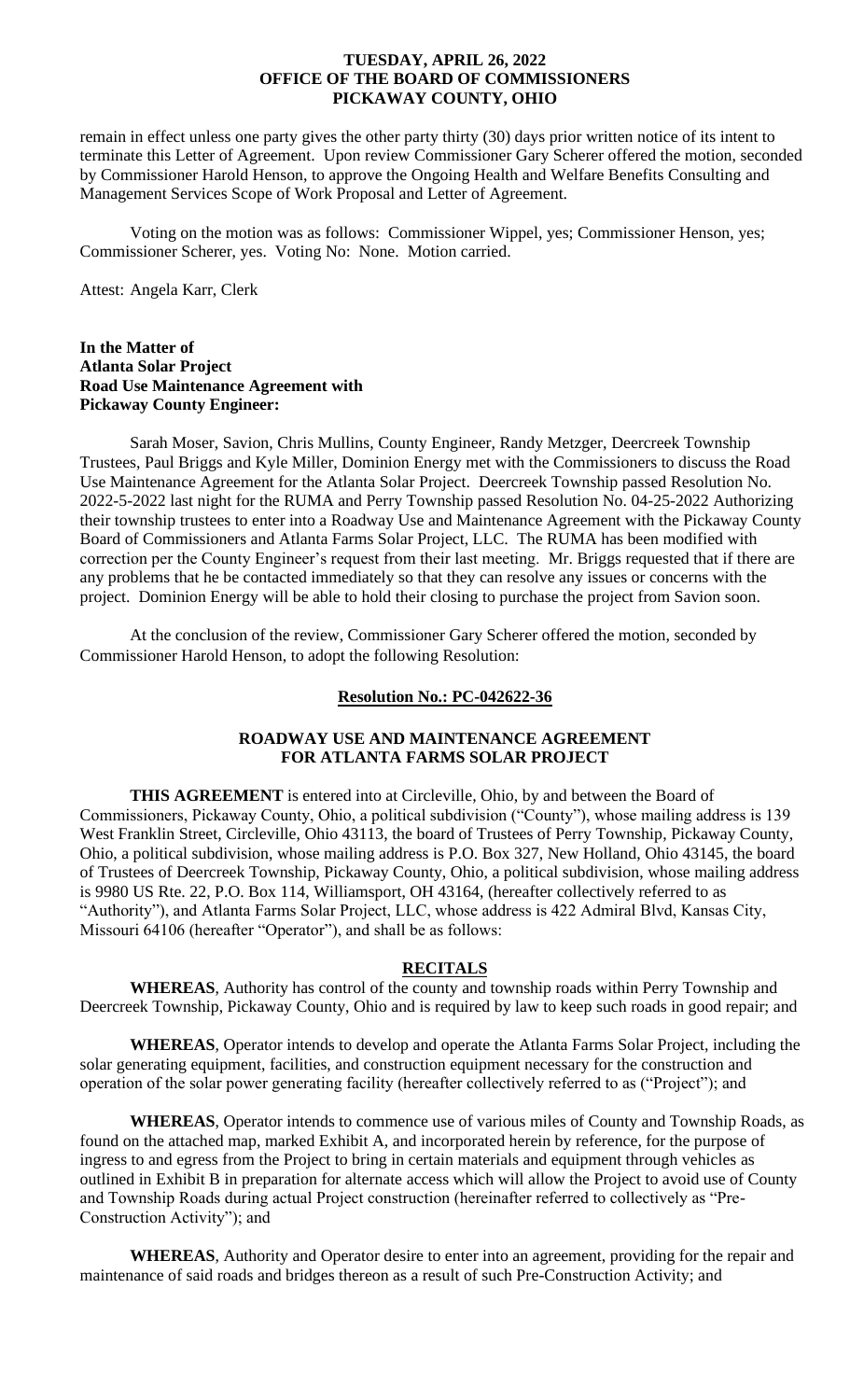**NOW THEREFORE**, in consideration of the good faith performance by each party of mutual covenants hereinafter set forth, and other good and valuable consideration, the receipt and sufficiency of which are hereby acknowledged, the Operator agrees to the maintenance and repair of said roads and bridges to their Pre-Construction Activity condition, for any damages thereto, as a result of Pre-Construction Activity related to such sites.

**FURTHER**, Operator shall also provide for the strengthening and upgrading of the roads and bridges if mutually agreed to be necessary, prior to or during any Pre-Construction Activity. Operator shall not unreasonably withhold consent hereunder. The areas and structures required to be strengthened and/or upgraded shall be determined by an engineer provided by the Operator contingent upon approval of the Pickaway County, Ohio Engineer to be provided within thirty (30) days of a written request submitted by the Operator. Operator's engineer shall provide a written report to the County Engineer detailing the condition of the roads and appurtenances covered under this Agreement along with any recommendations, if necessary.

# **BOTH PARTIES FURTHER AGREE** to the following additional terms and conditions:

- 1. The portion of County and Township Roads to be utilized by Operator hereunder for Pre-Construction Activity, are those exclusive portions as detailed on the attached map marked Exhibit A and incorporated herein by reference ("Impacted Roads"). It is understood and agreed that the Operator shall not utilize any of the remainder of County or Township roads for any of its construction Activities hereunder (other than private vehicles and unloaded light duty trucks used solely for personnel transportation). Should Operator violate this provision and utilize unauthorized roads in the County or Township, Operator shall be responsible, at Operator's sole expense to upgrade and/or strengthen the road(s) to the satisfaction of the Pickaway County Engineer, in the Engineer's sole discretion as to what is required to upgrade and/or strengthen the road for Pre-Construction Activity and Construction Activity.
- 2. Those portions of said Impacted Roads and bridges and their appurtenances to be used by Operator hereunder detailed on Exhibit A, and mutually agreed to require necessary strengthening and/or upgrading by the Operator's Engineer in conjunction with the County Engineer, shall be strengthened and/or upgraded to a condition sufficient and adequate to sustain the anticipated Pre-Construction Activity by Operator, at Operator's sole expense and with the advice and approval of The County Engineer. Thereafter, such roads shall be maintained by Operator for damages caused by Operator's Pre-Construction Activity, at Operator's sole expense, throughout the term of this Agreement, to a level consistent with the condition of such roads at the commencement of its use by the Operator hereunder, as determined by the Operator's engineer and the Pickaway County Engineer.
- 3. The Project also crosses various county and township maintained drainage features that shall be protected by the Operator at all times and shall be subject to the following special provisions:
	- a. Expose all tile where determined within the existing county/township road right-of-ways prior to boring to ensure proposed Project facilities have a minimum of 24" of separation from existing tiles.
	- b. Ensure that the Project facilities will have a minimum of six (6) feet of cover at all stream crossings or County maintained drainage improvements (ditches and tiles). County maintained tile shall require a minimum of 24" of separation.
	- c. Notify the Pickaway County Engineer prior to constructing the Project facilities across any roadways or County maintained drainage improvements according to items 1 & 2 above. Operator agrees to allow inspection at said sites to verify compliance.
- 4. The Operator agrees that the right to occupy the county and township road right-of-way and county maintained drainage improvement easements shall be subordinate to the rights held by the Authority with respect to any future road or county maintained drainage improvements, which includes any alterations, realignments or widening. Operator further agrees any additional, necessary right-of-way, immediately adjacent to the existing right-of-way, or as part of a petitioned county maintained drainage improvement, to the extent necessary to undertake any such future road or county maintained drainage improvement, shall be subordinate as if it was occupying the existing right-of-way; and that any necessary relocation of the Project facilities due to any road or county maintained drainage improvement shall be at Operator's sole cost and expense, and be completed within a reasonable time after receiving notice from the county.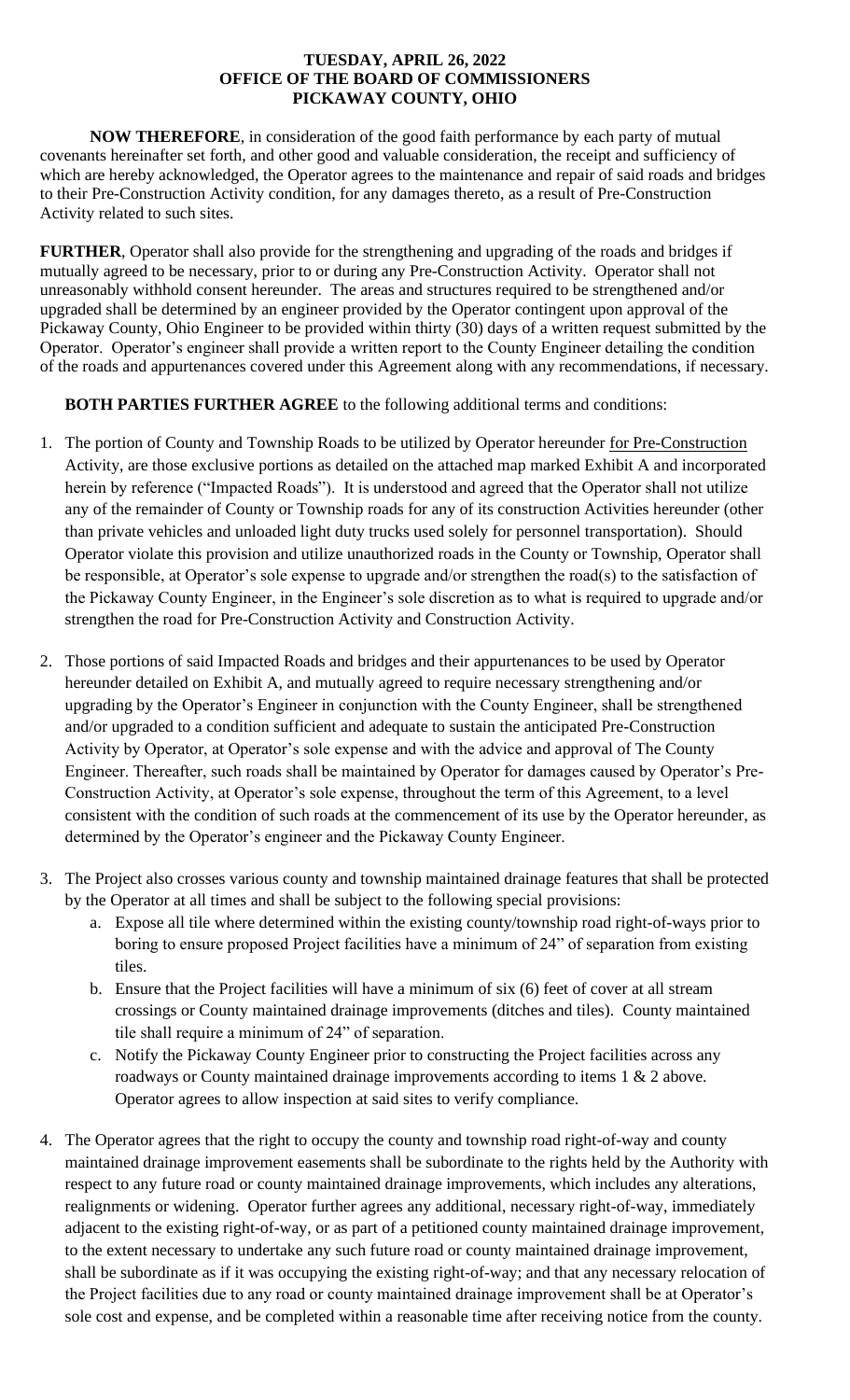The Operator, its heirs, executors, administrators, successors and assigns agree that all road right-of-way and maintained drainage improvement easements, now and in the future, shall run with the land and further agree that the rights held by the Authority, its heirs, executors, administrators, successors and assigns are superior in all cases.

- 5. Any changes or alterations to the Impacted Roads plans at Exhibit A by the Operator will require a written approval by the Authority.
- 6. Either the Operator or the Authority may terminate this Agreement with just cause provided the following: (1) at least thirty (30) days written notice is given to the other party of its intent to terminate, (2) Operator has completed all construction activity, and (3) as soon as possible after receipt of such written notice required herein above, the Authority and the Operator shall inspect said Impacted Roads and bridges and their appurtenances and all restoration of damage resulting from Operator's construction activity shall be identified and thereafter completed by the Operator, at Operator's sole expense, satisfactory to the Authority. Upon satisfaction of the above conditions, this Agreement shall be terminated and of no further force or effect and the Financial Security shall promptly be released to Operator.
- 7. Prior to the Pre-Construction Activity on the Route(s), Operator shall post a bond or other surety in a form satisfactory to the Authority (listing all named entities above) to cover the costs of any damage caused by the Pre-Construction Activity or construction activity on the Route(s) by the Operator. The amount of the bond or surety shall be in an amount no less than One Million Dollars (\$1,000,000.00).
- 8. All motor vehicles to be utilized by Operator hereunder, whether owned by Operator or others, shall comply with all legal size, load and weight limits in accordance with State Law, and all non-conforming vehicles shall require the proper state and local permits. Said permits shall not relieve the Operator from liability from damages occurring during Pre-Construction Activity and construction activity.
- 9. Operator shall furnish the Authority with a letter setting forth all necessary contact information, including a twenty four (24) hour emergency contact number, for the authorized local representative and the corporate project manager of the Operator, and such information shall be maintained and kept current at all times concerned hereunder.
- 10. If Authority determines that any additional traffic signage is needed, or desired, other than that required by the Ohio Manual of Traffic Control Devices, as a result of this Agreement and in the interests of safety, then Operator shall provide for such signage at Operator's sole expense. In the event that any other safety concerns should arise during the course of this Agreement, Operator and Authority agree that they will mutually discuss such concerns and reach a resolution satisfactory to all concerned.
- 11. Operator shall protect, save, indemnify, and hold the Authority, its officials and employees harmless from any liability, claims, damages, penalties, charges, or costs which may arise or be claimed as a result of any violations of any laws or ordinances, or any loss, damage or expense, including injury or death to any person, from any cause or causes from Pre-Construction Activity or Project construction whatsoever. To that end, Operator shall have, at Operator's expense, a commercial general liability policy of insurance in an amount no less than Two Million Dollars (\$2,000,000.00).
- 12. Operator assumes all liability for subcontractors and or agents working on Operator's behalf.
- 13. This Agreement shall be binding upon Operator and Authority, and their respective successors and assigns.
- 14. In any event that any clause, provision or remedy is this Agreement shall, for any reason, be deemed invalid or unenforceable, the remaining clauses and provisions shall not be affected, impaired or invalidated and shall remain in full force and effect.
- 15. Agreement shall be governed by the laws of the State of Ohio.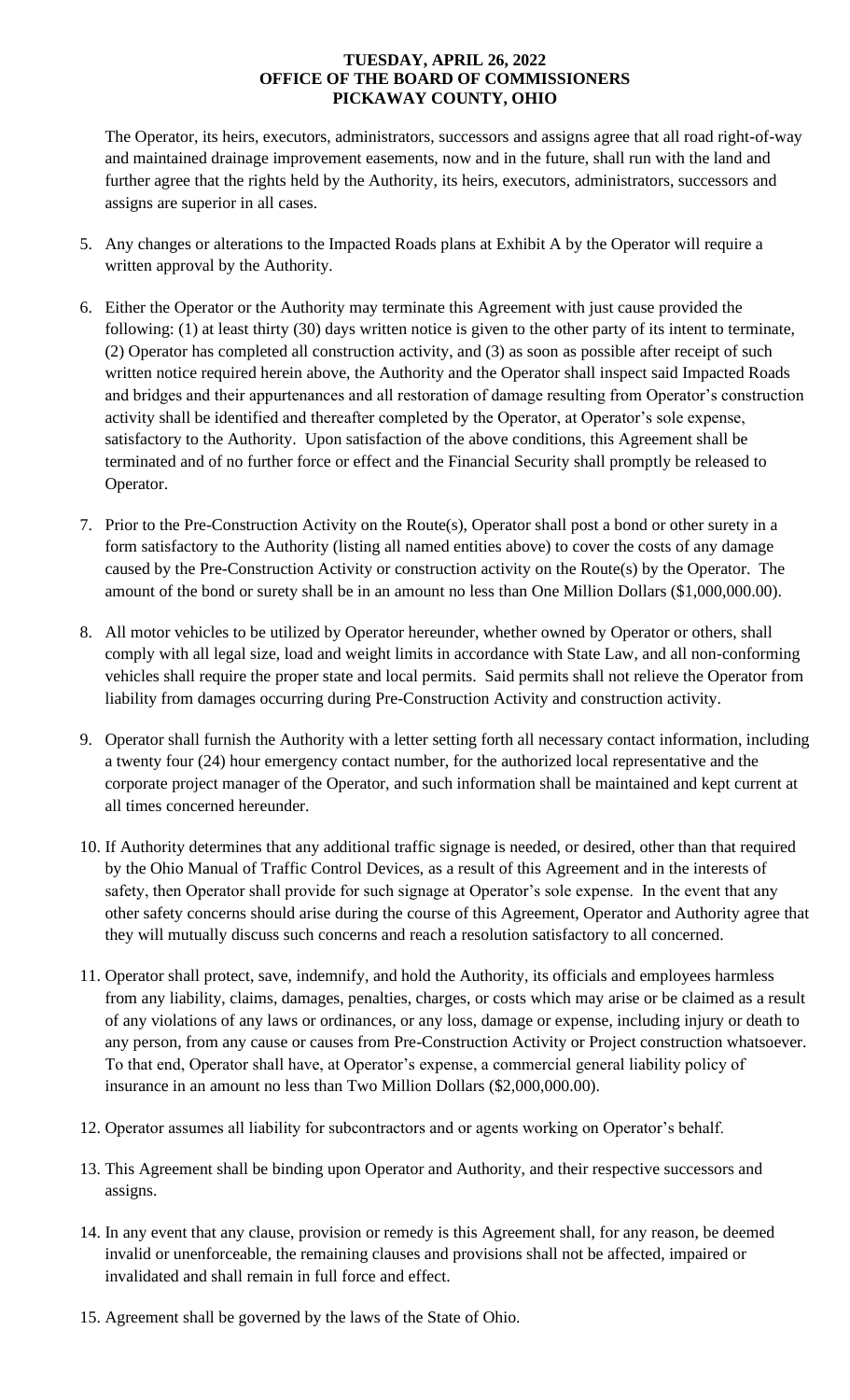16. This Agreement shall be in effect on April 26, 2022.

17. This Agreement may be executed in counterparts, each of which shall constitute an original, but all of which together shall constitute but one and same instrument.

Voting on the motion was as follows: Commissioner Wippel, yes; Commissioner Henson, yes; Commissioner Scherer, yes. Voting No: None. Motion carried.

Attest: Angela Karr, Clerk

#### **In the Matter of EMA Door Replacement Proposal with All-Ohio Door and Glass:**

Jon Brown, Maintenance Supervisor, presented a proposal from All-Ohio Door and Glass for the replacement of an exterior door at the EMA Center. The proposal includes a 40'x82' welded masonary style frame, 3068 hollow metal polystyrene insulated door, heavy duty entry lever set, heavy duty door closer, narrow door lite, heavy duty 4.5"x4.5" ball bearing hinges non removable pin, ADA threshold and door sweep for the total of \$1,975.00 with installation and materials. Exclusions are board up, preparation of new opening and any other items not mentioned in the above proposal and final cleaning and painting. All-Ohio Door and Glass Proposal \$1,975.00 total with install and materials.

Upon review Commissioner Gary Scherer offered the motion, seconded by Commissioner Harold Henson, to approve and authorize Commissioner Wippel to sign the proposal with All-Ohio Door and Glass for the replacement of an exterior door at the EMA Center, 160 Island Road, Circleville.

Voting on the motion was as follows: Commissioner Wippel, yes; Commissioner Henson, yes; Commissioner Scherer, yes. Voting No: None. Motion carried.

Attest: Angela Karr, Clerk

## **In the Matter of Sheriff's Office Lieutenant's Payroll:**

Upon discussion Commissioner Gary Scherer offered the motion, seconded by Commissioner Harold Henson, to approve a pay increase for the Sheriff's Office Lieutenant's Payroll Line Item of \$22,400 (7%) starting with week 10 payroll.

Voting on the motion was as follows: Commissioner Wippel, yes; Commissioner Henson, yes; Commissioner Scherer, yes. Voting No: None. Motion carried.

Attest: Angela Karr, Clerk

#### **In the Matter of Ohio Attorney General's Office Representative Jim Shaw:**

Jim Shaw, Ohio Attorney General's Office Representative, met with the Commissioners to provide an update and the close of what happened in 2021. Classes will be held regional to become more accessible to law enforcement, one being in London and the other at Hocking College. They may be adding a northwest location soon. Every Law Enforcement Officer is required to complete 24 hours of class certification. They have two days in May for Crime Advocate Conference and Law Enforcement Conference is September.